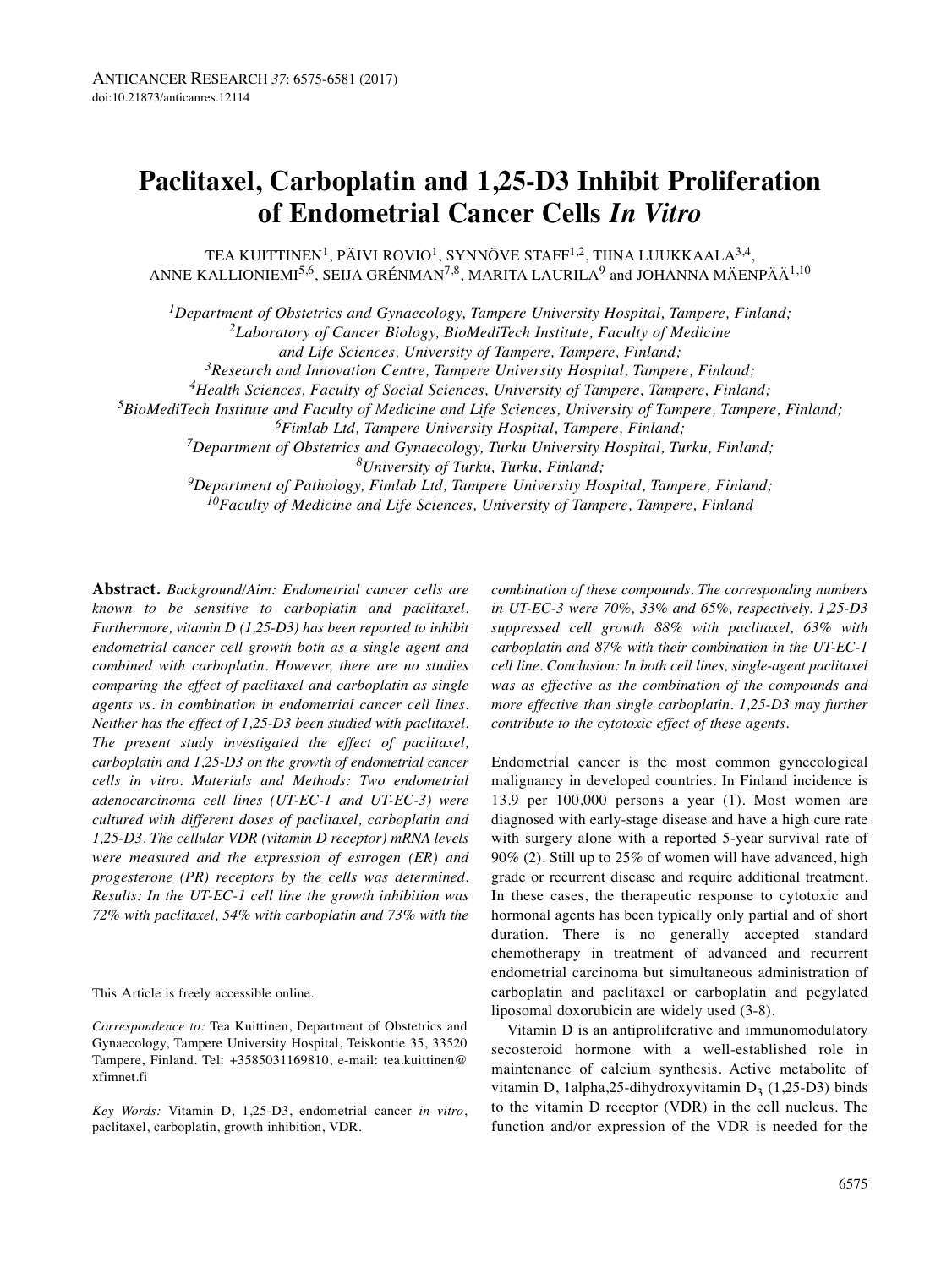growth regulatory effects of 1,25-D3 *in vitro* and disabled VDR activity leads to 1,25-D3 insensitivity and accelerated tumorigenesis (9). Many different cell types, including normal and malignant endometrial cells, contain VDR and 1alpha hydroxylases to synthesize active 1,25-D3 locally (10, 11). This active metabolite does not enter the circulation and has no effect on calcium homeostasis, but is rather degraded by 24-hydroxylases.

1,25-D3 is well known for its antiproliferative roles including the induction of  $G_0-G_1$  cell-cycle arrest with associated down-regulation of oncogenic cyclins D1 and D3 and p27/p21 induction (12-15). 1,25-D3 is responsible for VDR-mediated apoptosis and inhibits angiogenesis and differentiation in a variety of cancer types (13, 16-20). 1,25- D3 is a potential antitumor agent because of its ability to regulate cancer cell growth. 1,25-D3 has been found to inhibit endometrial cancer cell growth both as a single agent (21) and combined with carboplatin (22).

Endometrial cancer cells are sensitive to carboplatin, cisplatin and paclitaxel (23, 24). Still there are no studies comparing paclitaxel and carboplatin as single agents *vs.* in combination in endometrial cancer *in vitro* or *in vivo*. In addition, there are no studies examining the effect of vitamin D with paclitaxel or the combination of paclitaxel and carboplatin on endometrial cancer cells. The aim of the present study was to investigate the potential effects of paclitaxel, carboplatin and 1,25-D3 on the growth of endometrial cancer cells both as single agents and in different combinations with each other *in vitro*.

### **Materials and Methods**

*Cell lines.* Two endometrial adenocarcinoma cell lines were used (UT-EC-1 and UT-EC-3) in this study. The cell lines were originally established from primary tumors before any treatment using an explant technique (25, 26). UT-EC-1 was established from a curettage specimen of a clinical FIGO Stage II Grade 2 endometrial papillary adenocarcinoma and UT-EC-3 from the hysterectomy specimen of a surgical FIGO Stage Ia Grade 3 endometrial adenocarcinoma (23). The biological properties of these cell lines have been described in detail earlier (23).

*Cell cultures and treatments.* Prior to the experiments the cells were cultured as described previously (23). In brief, the cells were plated weekly and maintained in logarithmic phase in 75 cm<sup>2</sup> culture flasks in Dulbecco's modified Eagle minimal essential medium (DMEM), supplemented with  $10\%$  fetal bovine serum (FBS),  $1\%$ penicillin/streptomycin, 1% glutamine and 1% non-essential amino acids at 37 $^{\circ}$ C in a humidified atmosphere containing 5% CO<sub>2</sub>. Both cell lines were tested negative for mycoplasma contamination.

Paclitaxel (Hospira® 6 mg/ml, Maidenhead, UK) and carboplatin (Accord® 10 mg/ml, Middlesex, UK) were provided by the Pharmacy of the Tampere University Hospital. 1,25-D3 was purchased from Sigma-Aldrich (St. Louis, MO, USA). Paclitaxel was diluted in 0.9% sodium chloride to get a 0.1 mM solution. Stock solutions of 100 nM were made in DMEM. Final concentrations *VDR, ER and PR expression analyses.* The VDR mRNA levels in UT-EC-1 and UT-EC-3 cells were measured by qRT–PCR using the LightCycler equipment (Roche, Mannheim, Germany). Total RNA was extracted using the RNeasy Mini Kit (Qiagen, Valencia, CA, USA) and was reverse transcribed with SuperScript<sup>™</sup> First-Strand Synthesis System for RT–PCR (Invitrogen, Carlsbad, CA, USA) as described (29). qRT-PCR was performed using 20 μM gene specific primers (Sigma-Aldrich, sense 5' ATCGGCATGATGAAGGAGTT 3', antisense 5' TGCTCCTCAGACAGCTTGG 3') and 10 μM UPL probe (probe number # 12). The PCR program included the following steps: 10 min denaturation at 95˚C followed by 45 cycles of 10 s denaturation at 95˚C, 30 s annealing at 60˚C and 1 s elongation at 72˚C. The expression levels were normalized using glyceraldehyde-3-phosphate dehydrogenase (GAPD) housekeeping gene.

The expression of estrogen (ER) and progesterone (PR) receptors in both cell lines was determined with immunohistochemical staining. ER and PR immunostainings were performed using Ventana Benchmark Ultra automated IHC/ISH Slide staining system (Ventana Medical Systems, AZ, USA). Deparaffinization and antigen retrieval were performed using Roche Ventana reagents (EZ Prep 10X concentrate and Cell Conditioning Solution CC1). ER staining was performed using a Roche Ventana RTU Confirm anti-Estrogen Receptor Rabbit monoclonal antibody (Clone SP1) with 32 min incubation time. PR staining was performed using a Roche Ventana RTU Confirm anti-Progesterone Receptor Rabbit monoclonal antibody (Clone 1E2) with 24 min incubation time. Both immunostainings were detected and visualized using Roche Ventana UltraView DAB IHC Detection Kit.

*Cell growth assays.* For each experiment, the cells were plated on 24-well plates at 30,000 cells/well. Cells were then treated with indicated doses of paclitaxel (1-100 nM), carboplatin (0.1-20 μg/ml) and vitamin  $D_3$  (0.1-100 nM) alone or in combination. After a 3day incubation period, the cells were trypsinized and counted using the Z2 Coulter Counter (Beckman Coulter, Fullerton, CA). All experiments were done in six replicates and were repeated at least twice.

*Statistical analyses.* Non-parametrical Mann-Whitney test was used to assess differences between treated and control groups. Exact *p-*values under 0.05 were considered as statistically significant. All statistical analyses were performed using IBM SPSS Statistics version 23 (IBM SPSS Statistics, IBM Corporation, Chicago, IL).

## **Results**

The cells were first cultured with different concentrations of paclitaxel  $(1, 3, 5, 10, 50, \text{ and } 100 \text{ nM})$  and carboplatin  $(0.1)$ μg/ml, 0.5 μg/ml, 5 μg/ml, 10 μg/ml, and 20 μg/ml) to obtain the estimated drug concentration causing at least 50% inhibition of cancer cell growth  $(IC_{50})$ . In UT-EC-1 cell line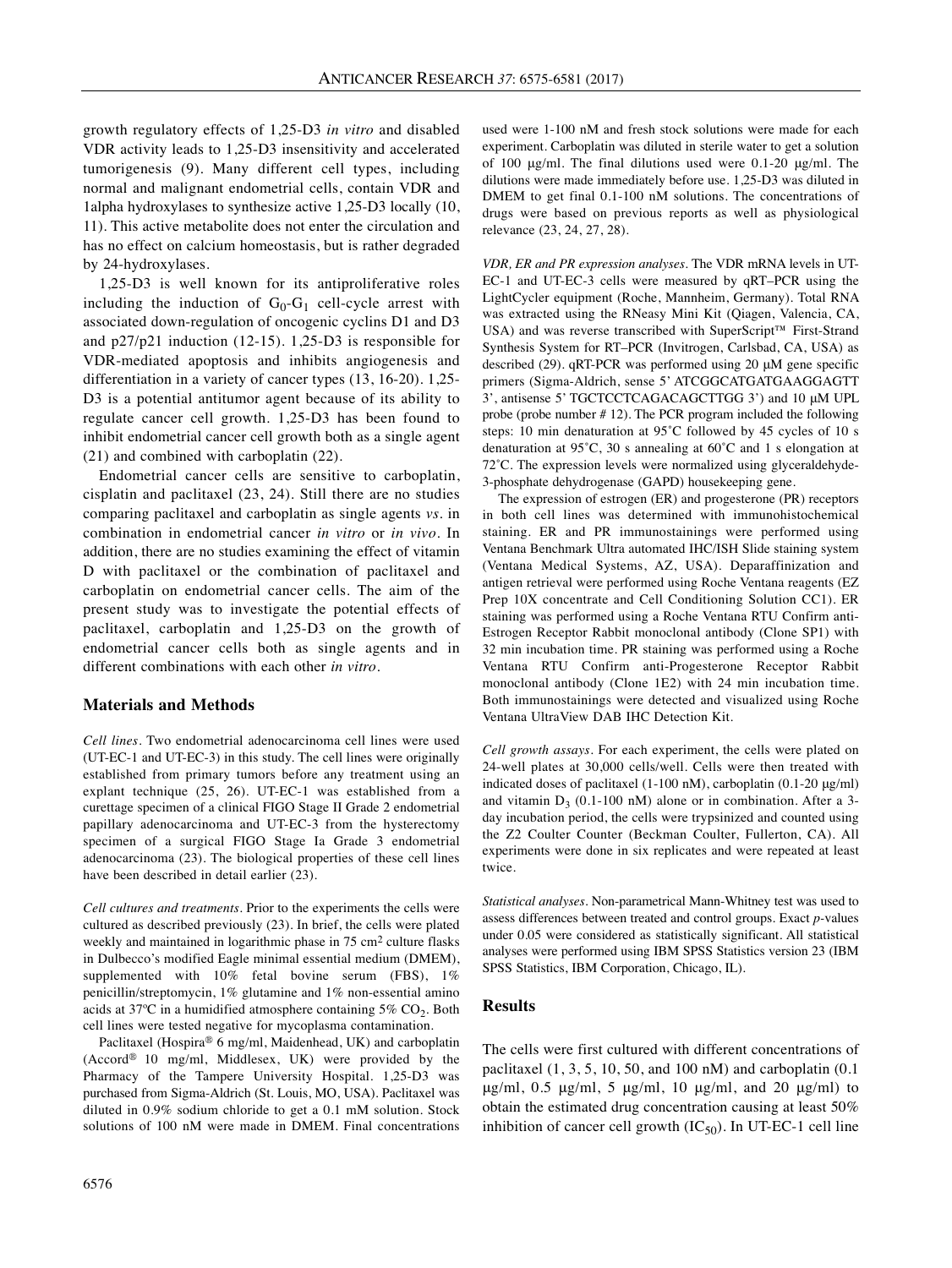

Figure 1. Effect of cytotoxic agents on UT-EC-1 and UT-EC-3 endometrial adenocarcinoma cells growth. The cells were treated for three days with *indicated drugs and cell numbers were determined. Mean and SD of six replicates are shown.*

the concentration of carboplatin was set in between 0.5-1 μg/ml and the one of paclitaxel was 5 nM. In UT-EC-3 the IC<sub>50</sub> was 0.1-1  $\mu$ g/ml for carboplatin and 1-5 nM for paclitaxel, respectively. A decision was made to use the same concentrations for the both cell lines because the estimated values were so close to each other, 3 nM for paclitaxel and 0.5 μg/ml for carboplatin. Thus, both cell lines were treated either with 3 nM paclitaxel, 0.5 μg/ml carboplatin or with a combination of the two agents and cell growth was compared to untreated controls. In UT-EC-1 cell line growth inhibition with paclitaxel was 72%, with carboplatin 54% and with combination 73%. In UT-EC-3 cell line growth inhibition was 70% with paclitaxel, 33% with carboplatin and 65% with paclitaxel and carboplatin together (Figure 1). In both cell lines, single agent paclitaxel was as effective as the combination of the drugs and more effective than single agent carboplatin. In other words, no additive or synergistic effect was achieved by using them combined with each other. The difference was significant when comparing the effect of single paclitaxel to single carboplatin in both cell lines (*p=*0.002). There was no statistical significance in either one of the cell lines when comparing single paclitaxel to the combination of the paclitaxel and carboplatin (*p=*0.240).

In the second part of the study UT-EC-1 and UT-EC-3 cells were treated with the different concentrations of 1,25-D3 (0.1, 1, 10, 50, and 100 nM) to determine its effect on the growth of the cell lines. There was no growth inhibition with 1,25- D3 in UT-EC-3 cells (Figure 2). In UT-EC-1 cells there was a 24% (*p=*0.002) and 32% (*p=*0.009) growth inhibition with 50 nM and 100 nM doses of 1,25-D3 as compared to the control, respectively (Figure 2). The vitamin D receptor (VDR) expression status was further examined in both cell lines. The UT-EC-1 cells expressed VDR whereas UT-EC-3 did not (Figure 3). Regarding the ER/PR expression, both cell lines were found to be ER- and PR-negative.

The VDR-positive UT-EC-1 cell line was selected for the subsequent experiment. The 50 nM dose of 1,25-D3 was chosen because it is closer to the physiological and clinically attainable concentrations. The cells were cultured with i) 3 nM paclitaxel and 50 nM 1,25-D3, ii) 0.5 μg/ml carboplatin and 50 nM 1,25-D3 and iii) 3 nM paclitaxel,  $0.5 \mu g/ml$ carboplatin and 50 nM 1,25-D3. Cells were counted as described previously and growth inhibition was analyzed relative to untreated control cells. Paclitaxel and 1,25-D3 suppressed cell growth 88%, carboplatin and 1,25-D3 63% and paclitaxel, carboplatin and 1,25-D3 87% in comparison to the control (Figure 4). Single-agent paclitaxel combined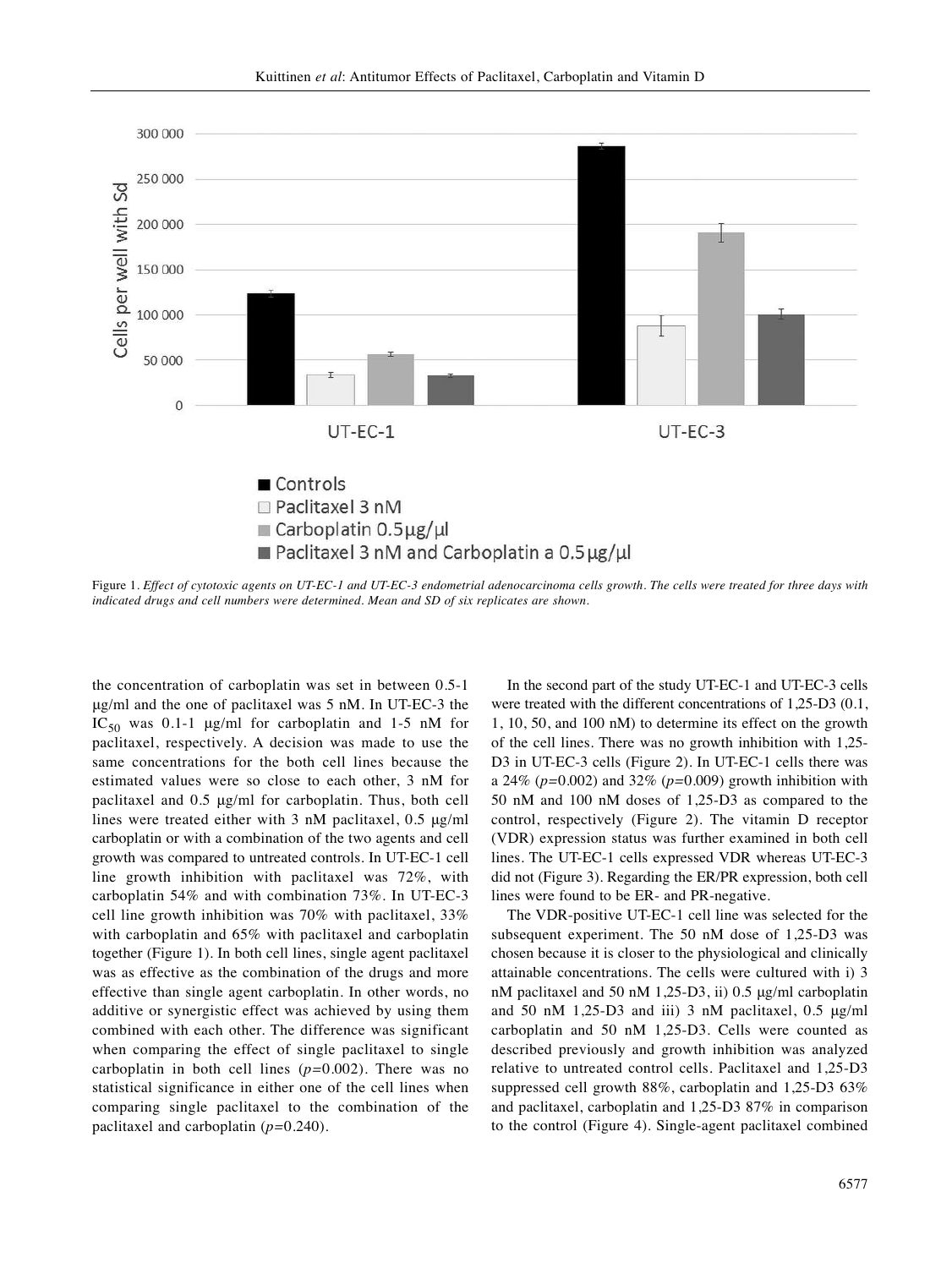

Figure 2. Effect of various concentrations of 1,25-D3 on UT-EC-1 and UT-EC-3 endometrial adenocarcinoma cells growth. The cells were treated for three days with indicated concentrations of 1,25-D3 and cell numbers were determined. Mean and SD of six replicates are shown.

with 1,25-D3 were as effective as the combination of all three (*p=*0.002) and more effective than single agent carboplatin combined with 1,25-D3 (*p=*0.002).

### **Discussion**

In the present study we tested the effects of paclitaxel and carboplatin as single agents and in combination with and without 1,25-D3 on the growth of endometrial cancer *in vitro*. Our results suggest that paclitaxel alone is as effective as the combination of paclitaxel and carboplatin and more effective than carboplatin alone in inhibiting the growth of endometrial cancer cells. Our data also imply that combining 1,25-D3 with paclitaxel and carboplatin, may further potentiate the growth inhibition of the cancer cells. The additive effect of 1,25-D3 was 17%, 15% and 16% when compared to single-agent paclitaxel, single agent carboplatin and paclitaxel and carboplatin in combination, respectively. On the other hand, adding carboplatin did not provide any additive or synergistic effect, as compared to the combination of paclitaxel and 1,25-D3.

The authors are not aware of any studies comparing clinically single-agent carboplatin and paclitaxel with their combination in endometrial cancer. In phase II studies, the



Figure 3. *VDR expression in UT-EC-1 and UT-EC-3 endometrial adenocarcinoma cell lines.*

response rate of advanced or recurrent chemo-naïve endometrial cancer to both drugs has been in the order of 35% (30, 31). Hoekstra *et al.* (32) compared cytoreductive ability of carboplatin and paclitaxel on endometrial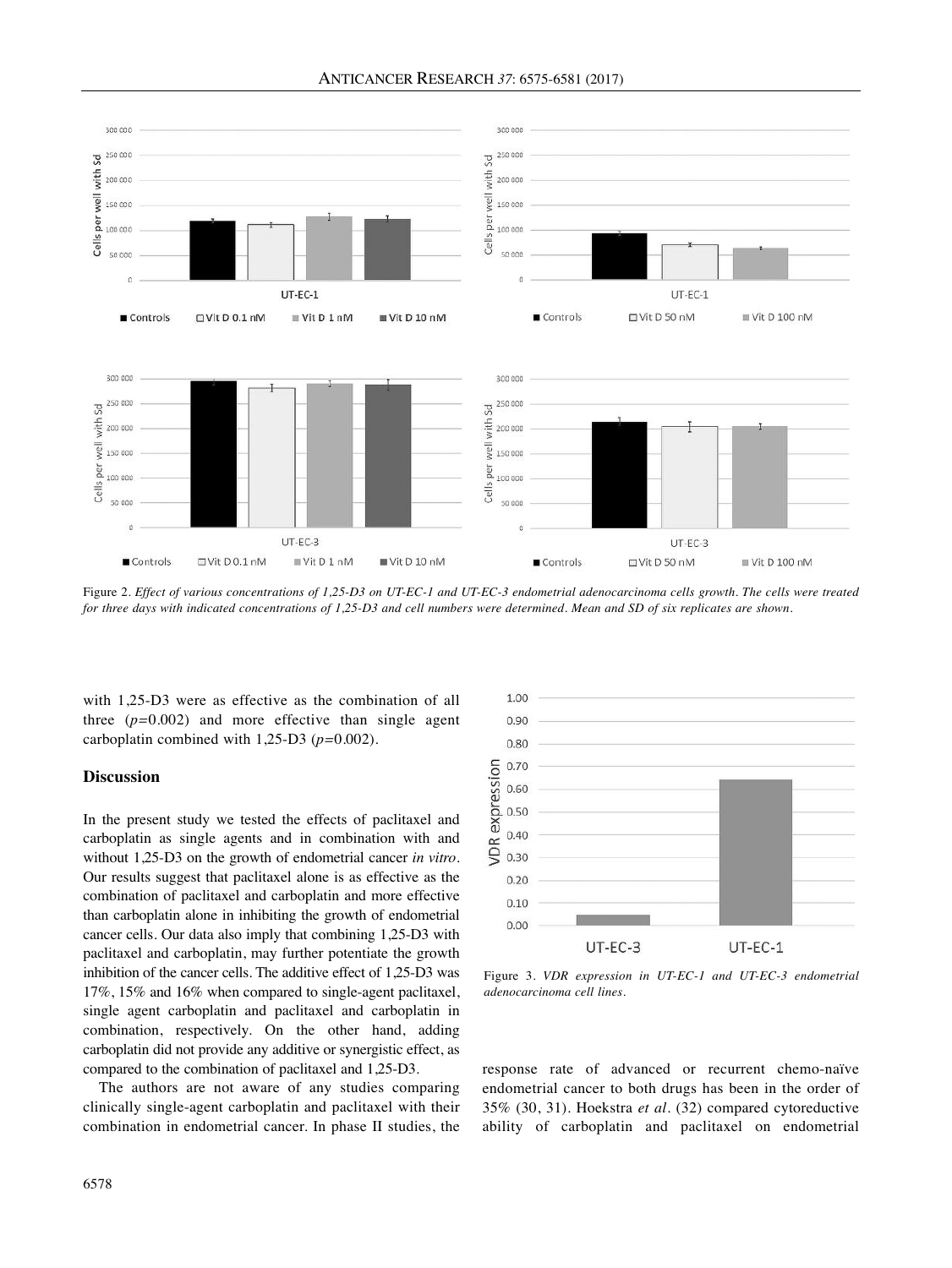

Figure 4. Cell growth inhibition in UT-EC-1 endometrial adenocarcinoma cells with different combinations of cytotoxic agents and 1.25-D3. The cells were treated for three days with indicated drugs and cell numbers were determined. Mean and SD of six replicates are shown.

carcinoma cells. A concentration of 10 nM paclitaxel induced over 90% cell death in 24 h whereas that induced by carboplatin was only 30-40%. This is in line with our results, the cytoreduction rate of paclitaxel was 25% higher in UT-EC-1 cell line and 53% higher in UT-EC-3 cell line than that of carboplatin.

Ballard *et al.* (33) evaluated micro-culture kinetic (MiCK) apoptosis assay to predict response of endometrial cancer cells *in vitro* to single or combination chemotherapy. The results were compared to previous GOG trials. They collected 15 endometrial cancer specimens from total abdominal hysterectomies. All grades, stages and histological types were included. The study demonstrated that 25% of patients might be treated with single-agent chemotherapy. Paclitaxel, ifosfamide and cisplatin had high activity as single agents of which paclitaxel had the highest activity. The correlation of the mean kinetic units with the overall response rates of GOG trials was also high. Single agent paclitaxel appeared to show almost the same activity as the combination of paclitaxel and carboplatin (3.1 *vs.* 3.4). This is in concordance with our results. The present and previous results imply that it may be reasonable to design at least a randomized Phase II study comparing paclitaxel alone to the combination of paclitaxel and carboplatin in advanced/ recurrent endometrial cancer.

Our preliminary results show that 1,25-D3 may have an additive inhibitory effect with cytotoxic agents in endometrial cancer cells expressing VDR. Paclitaxel and 1,25-D3 had a growth inhibitory effect of 88% compared to 72% of single paclitaxel. A potential bias of the present study is the fact that the experiments were done partly separately. However, we used non-commercial well-established cell lines, and a synergistic anti-tumor effect was seen in UT-EC-1 cell line also with carboplatin and 1,25-D3 (63% *vs.* 54%), as well as with the combination of all three (87% *vs.* 73%). Of note is that the 1,25-D3 sensitive UT-EC-1 cell line expressed strongly VDR, while UT-EC-3 did not. Taking the low toxicity of vitamin D into account, it would be interesting to test this phenomenon also clinically.

Earlier studies support the present findings. Saunders *et al.* (22) found additive inhibition of endometrial carcinoma cell growth by carboplatin and calcitriol. Lee *et al.* (17) studied anti-tumor effects of progesterone and 1,25-D3 in endometrial cancer cell lines and immortalized human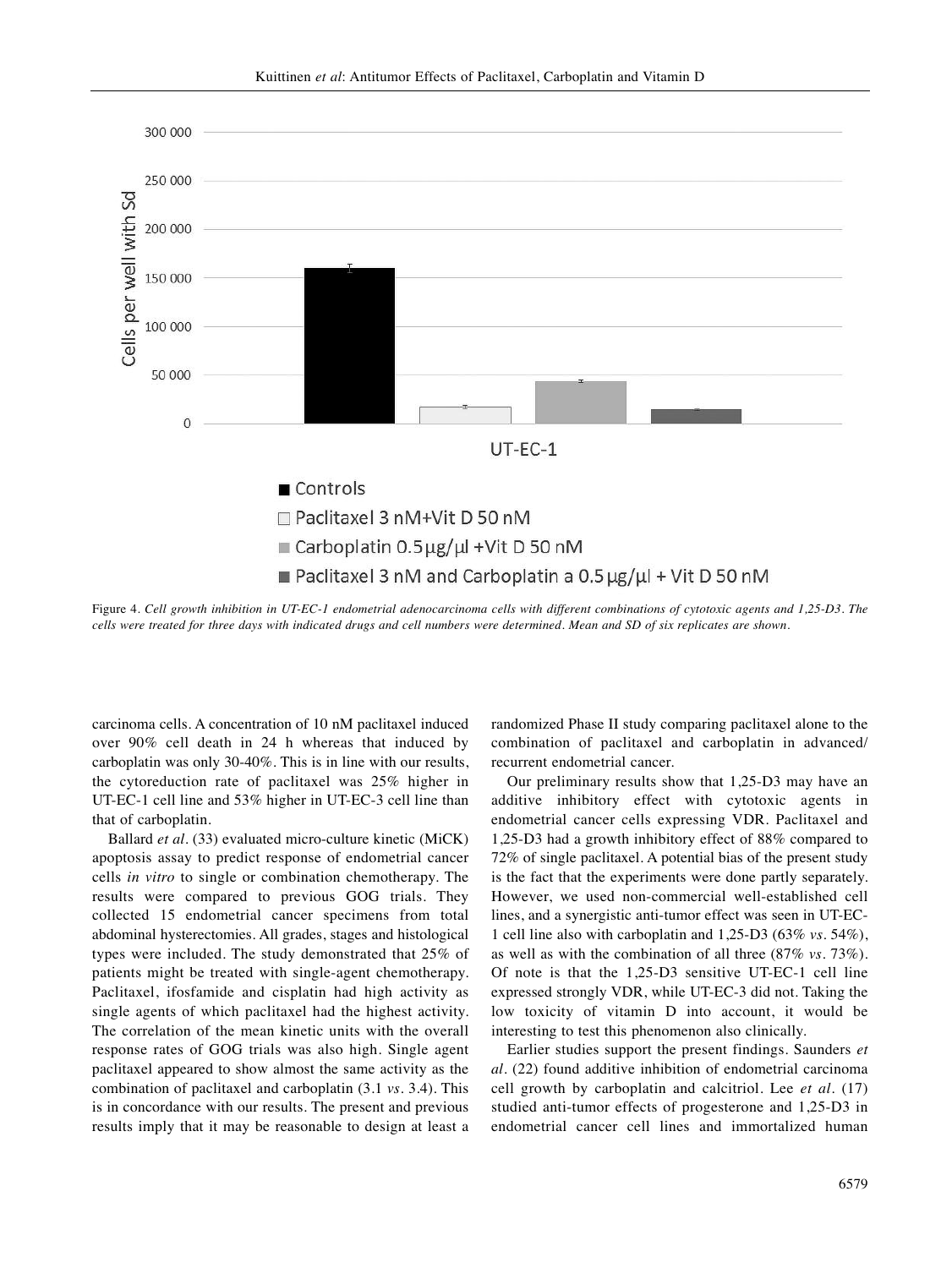endometrial epithelial cells. They found that both agents enhanced vitamin D receptor expression and inhibited cell proliferation through caspase-3 activation. Yabushita *et al.* (21) examined the localization of vitamin D receptor immunohistochemically in 21 endometrial adenocarcinoma specimens, and the effect of  $1,25(OH)_{2}D_{3}$  on cell growth. The VDR was detected in 14 of the 21 specimens. They cultured one cell line expressing VDR with 50 nM  $1,25(OH)_{2}D_{3}$ , resulting in 44% growth inhibition. In contrast, the cells not expressing VDR were completely uninhibited when cultured with 100 nm 1,25-D3 which is in concordance with our results. According to these findings, endometrial adenocarcinoma is a potential target of 1,25-D3.

VDR-negative breast cancer has been found to relapse earlier than VDR-positive one (34). LaPorta *et al.* (35) reported that 1,25-D3 down-regulates four genes that are known to promote tumorigenesis in breast cancer cells. It has been also demonstrated that the highest expression of VDR, ER and androgen receptors was related to the best prognosis (36). Further, VDR-agonists have been shown to have growth inhibitory effect in established human breast cancer xenografts in animal models (37). 1,25-D3 has been found to be a potential antiproliferative agent but dose-limiting calcemic effects have been noticed as a major obstacle (37).

Peng *et al.* (38) reported that estrogen receptor-positive breast cancer cells were sensitive whereas estrogen receptornegative ones were resistant to the antiproliferative effects of vitamin D and its analogs. Furthermore they found that intact VDR-signaling machinery in the cell nucleus is essential for this action. In our study both cell lines were estrogen and progesterone receptor-negative. However, the VDR-positive UT-EC-1 cell line responded to the growth inhibitory effect with 1,25-D3. The different VDR status in the cell lines might be due to differences in VDR-signaling machinery and local production and deactivation of the 1,25- D3. On the other hand, it seems that in ovarian cancer, expression of VDR is independently regulated from the expression of estrogen and progesterone receptors (39). Whether this also takes place in endometrial cancer cells remains to be elucidated.

In conclusion, we demonstrated with two endometrial carcinoma cell lines that paclitaxel alone seems to be as effective as the combination of carboplatin and paclitaxel *in vitro*. In addition, 1,25-D3 had a growth-inhibitory effect on the VDR expressing cell line both alone and combined with paclitaxel and carboplatin.

## **References**

- 1 Finnish Cancer Registry, Cancer Statistics at www.cancerregistry.fi. 2013.
- 2 Lewin SN, Herzog TJ, Barrena Medel NI, Deutsch I, Burke WM, Sun X and Wright JD: Comparative performance of the

2009 international Federation of gynecology and obstetrics' staging system for uterine corpus cancer. Obstet Gynecol *116*: 1141-1149, 2010.

- 3 Price FV, Edwards RP, Kelley JL, Kunschner AJ and Hart LA: A trial of outpatient paclitaxel and carboplatin for advanced, recurrent, and histologic high-risk endometrial carcinoma: preliminary report. Semin Oncol *24*: 78-82, 1997.
- 4 Fleming GF, Brunetto VL, Cella D, Look KY, Reid GC, Munkarah AR, Kline R, Burger RA, Goodman A and Burks RT: Phase III trial of doxorubicin plus cisplatin with or without paclitaxel plus filgrastim in advanced endometrial carcinoma: A Gynecologic Oncology Group Study. J Clin Oncol *22*: 2159- 2166, 2004.
- 5 Hoskins PJ, Swenerton KD, Pike JA, Wong F, Lim P, Acquino-Parsons C and Lee N: Paclitaxel and carboplatin, alone or with irradiation, in advanced or recurrent endometrial cancer: a phase II study. J Clin Oncol *19*: 4048-4053, 2001.
- 6 Sovak MA, Dupont J, Hensley ML, Ishill N, Gerst S, Abu-Rustum N, Anderson S, Barakat R, Konner J, Poyner E, Sabbatini P, Spriggs DR and Aghajanian C: Paclitaxel and carboplatin in the treatment of advanced or recurrent endometrial cancer: a large retrospective study. Int J Gynecol Cancer *17*: 197-203, 2007.
- 7 Nagao S, Nishio S, Okada S, Otsuki T, Fujiwara K, Tanabe H, Takano M, Hasumi Y, Takei Y, Hasegawa T, Matsumoto T, Fujiwara K, Takekuma M, Nakamura K, Shimada M, Suzuki M and Kigawa J: What is an appropriate second-line regimen for recurrent endometrial cancer? Ancillary analysis of the SGSG012/GOTIC004/Intergroup study. Cancer Chemother Pharmacol *76*: 335-342, 2015.
- 8 Vergote I, Debruyne P, Kridelka F, Berteloot P, Amant F, Honhon B, Lybaert W, Leunen K, Geldhof K, Verhoeven D, Forget F, Vuylsteke P, D'Hondt L, Huizing M, Van den Bulck H and Laenen A: Phase II study of weekly paclitaxel/carboplatin in combination with prophylactic G-CSF in the treatment of gynecologic cancers: A study in 108 patients by the Belgian Gynaecological Oncology Group. Gynecol Oncol *138*: 278-284, 2015.
- 9 Zinser GM and JE Welsh: Vitamin D receptor status alters mammary gland morphology and tumorigenesis in MMTV-neu mice. Carcinogenesis *25*: 2361-2372, 2204.
- 10 Becker S, Cordes T, Diesing D, Diedrich K and Friedrich M: Expression of 25 hydroxyvitamin D3-1alpha-hydroxylase in human endometrial tissue. J Steroid Biochem Mol Biol *103*: 771-775, 2007.
- 11 Vienonen A, Miettinen S, Bläuer M, Martikainen PM, Tomás E, Heinonen PK and Ylikomi T: Expression of nuclear receptors and cofactors in human endometrium and myometrium. J Soc Gynecol Investig *11*: 104-112, 2004.
- 12 Wang QM, Jones JB and Studzinski GP: Cyclin-dependent kinase inhibitor p27 as a mediator of the  $G_1$ -S phase block induced by 1,25-dihydroxyvitamin  $D_3$  in HL60 cells. Cancer Res *56*: 264-267, 1996.
- 13 Wu G, Fan RS, Li W, Ko TC and Brattain MG: Modulation of cell cycle control by vitamin  $D_3$  and its analogue, EB1089, in human breast cancer cells. Oncogene *15*: 1555-1563, 1997.
- 14 Liu M, Lee MH, Cohen M, Bommakanti M and Freedman LP: Transcriptional activation of the Cdk inhibitor p21 by vitamin D3 leads to the induced differentiation of the myelomonocytic cell line U937. Genes Dev *10*: 142-153, 1996.